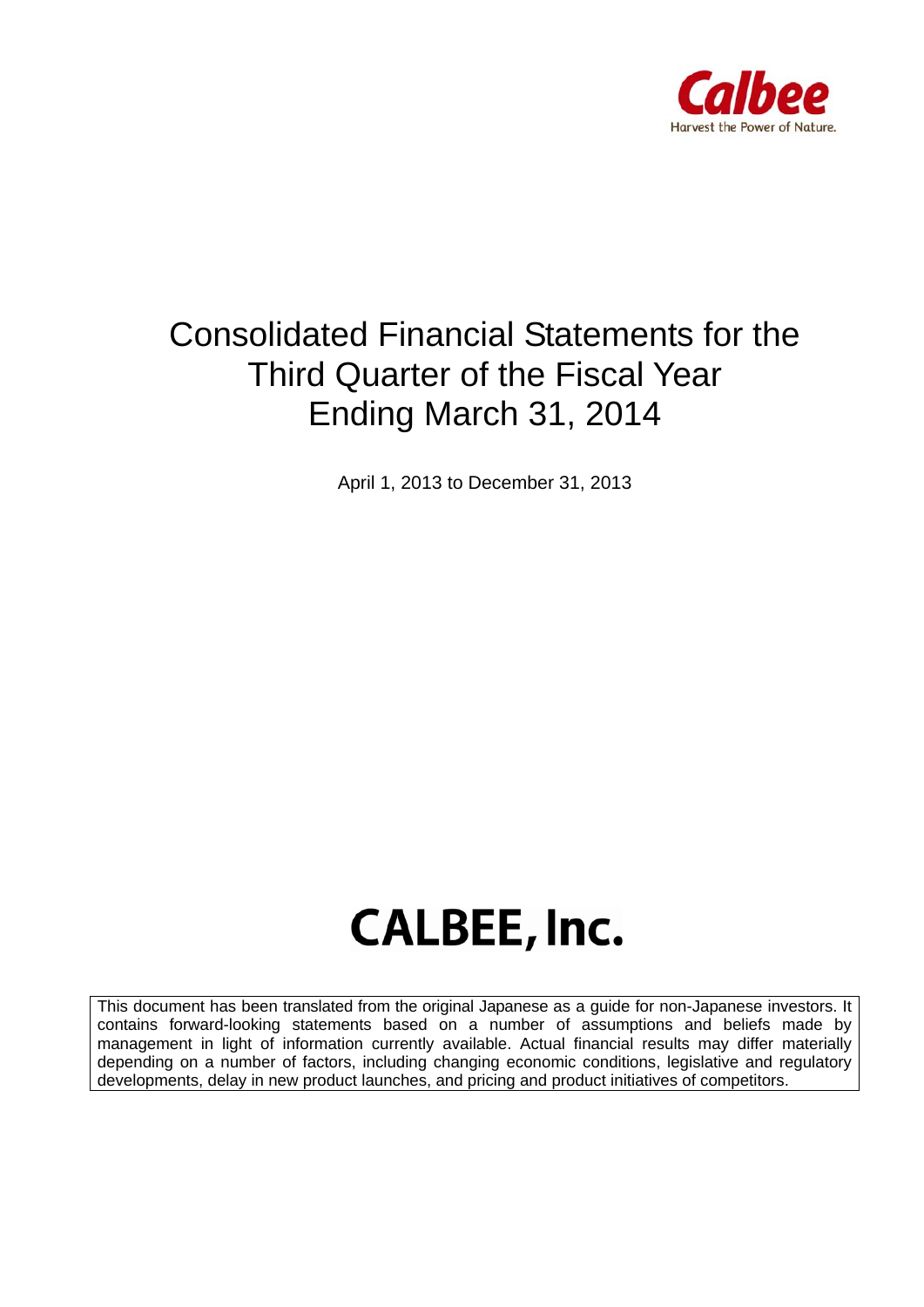## **SUMMARY OF FINANCIAL STATEMENTS (consolidated)**

Third Quarter Results for the Fiscal Year Ending March 31, 2014

**CALBEE, Inc. January 30, 2014**

URL: http://www.calbee.co.jp/english/ Contact: Koichi Kikuchi

Stock exchange listings: Tokyo 1<sup>st</sup> section, code number 2229

Chief Financial Officer Telephone: +81-3-5220-6222

Representative: Shuji Ito, President & COO, Representative Director Scheduled date for submission of the third quarter financial report: February 12, 2014 Scheduled date for distribution of dividends: --

Availability of supplementary explanatory material for the third quarter results: Available

Quarterly results presentation meeting: Yes (telephone conference for institutional investors and analysts)

#### **1) Consolidated results for the first nine months (April 1, 2013 to December 31, 2013) of the fiscal year ending March 31, 2014**

| (1) Consolidated Operating Results | Millions of yen, rounded down |          |                   |          |
|------------------------------------|-------------------------------|----------|-------------------|----------|
|                                    | Nine months ended             |          | Nine months ended |          |
|                                    | December 31, 2013             |          | December 31, 2012 |          |
|                                    |                               | % change |                   | % change |
|                                    | 148.924                       | 11.3     | 133.759           | 11.5     |
|                                    | 15.618                        | 24.6     | 12.536            | 44.6     |
|                                    | 16.649                        | 26.5     | 13.163            | 56.7     |
|                                    | 10,336                        | 40.0     | 7.384             | 70.7     |
|                                    | 78.37                         |          | 56.55             |          |
| Earnings per share (diluted) (¥)   | 77.35                         |          | 55.51             |          |

Notes: 1. The percentages shown above are a comparison with the same period in the previous fiscal year.

2. Comprehensive income: Nine months ended December 31, 2013: ¥11,898 million (41.7%)

Nine months ended December 31, 2012: ¥8,397 million (92.2%)

3. On October 1, 2013, a 1:4 share split was implemented for common shares. Calculations for earnings per share and earnings per share (diluted) assume the share split occurred at the beginning of the previous fiscal year.

(2) Consolidated Financial Position *Millions of yen, rounded down*

|                                       |                         | <u>MINOLIS OF VUILTOUNDU GUINTE</u> |
|---------------------------------------|-------------------------|-------------------------------------|
|                                       | As of December 31, 2013 | As of March 31, 2013                |
|                                       | 133.625                 | 124.793                             |
|                                       | 103.516                 | 92.685                              |
| Shareholders' equity/total assets (%) | 72.6                    | 70.2                                |
|                                       |                         |                                     |

Shareholders' equity: As of December 31, 2013: ¥96,957 million

As of March 31, 2013: ¥87,554 million

#### **2) Dividends per share**

|          |                | Yen              |
|----------|----------------|------------------|
|          | FY ended       | FY ending        |
|          | March 31, 2013 | March 31, 2014   |
|          | 00.00          | 00.00            |
| Year-end | 62.00          | 18.00 (forecast) |
|          | 62.00          | 18.00 (forecast) |

Notes: 1. Changes from the most recently announced dividend forecast: None

2. On October 1, 2013, a 1:4 share split was implemented for common shares. Figures for FY ending March 31, 2014 (forecast) are subsequent to the share split.

#### **3) Consolidated forecasts for the fiscal year ending March 31, 2014 (April 1, 2013 to March 31, 2014)**

|         | Millions of yen    |
|---------|--------------------|
|         | Fiscal year ending |
|         | March 31, 2014     |
|         | % change           |
| 190.000 | 5.9                |
| 18,000  | 14.0               |
| 18,000  | 5.1                |
| 10.400  | 10.2               |
| 78.76   |                    |

Notes: 1. The percentages shown above are a comparison with the full year period of the previous fiscal year.

2. Changes from the most recently announced results forecast: None

3. On October 1, 2013, a 1:4 share split was implemented for common shares. Calculations for earnings per share for the fiscal year ending March 31, 2014 account for the share split.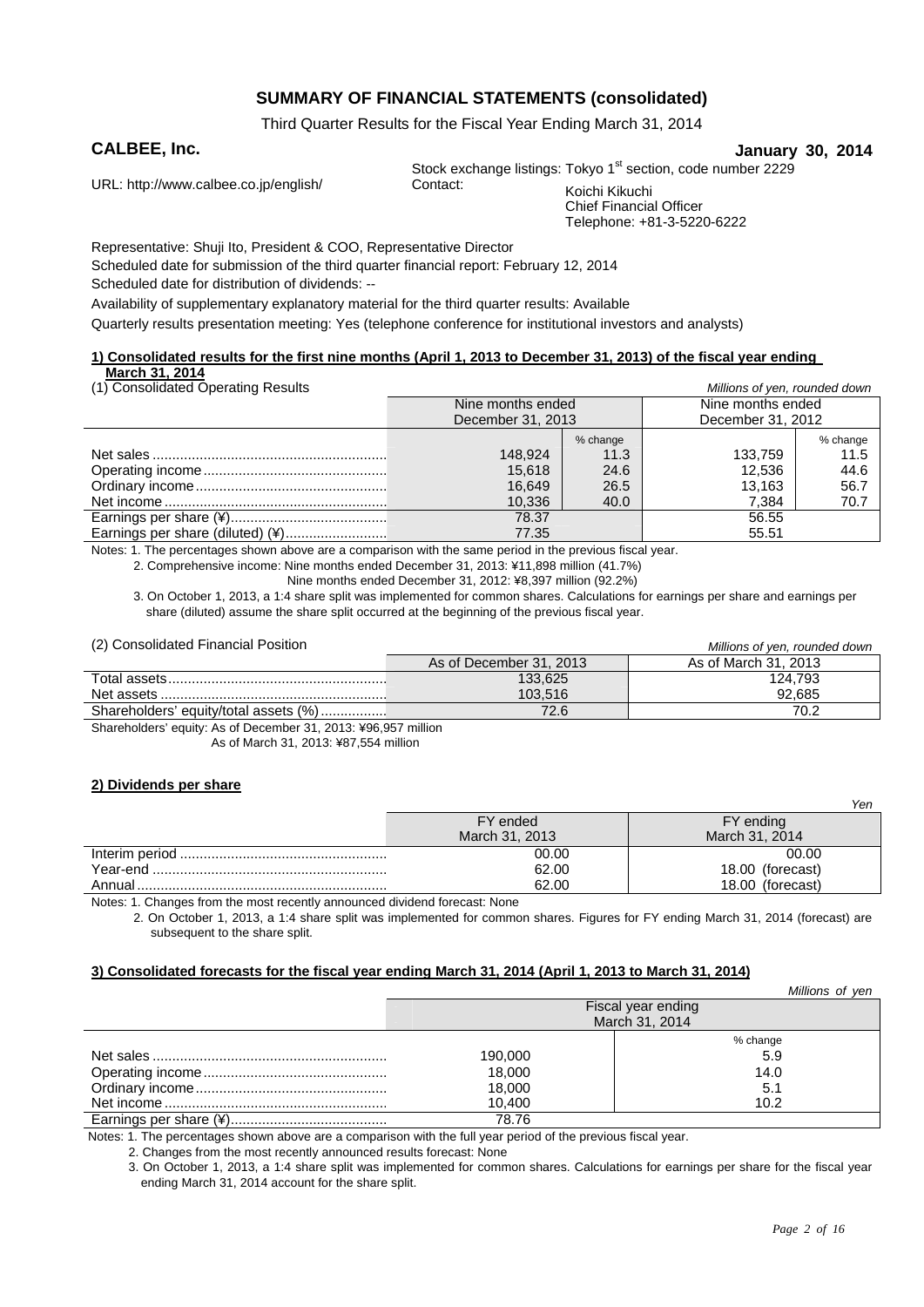#### **Notes**

#### **(1) Transfers of important subsidiaries during the period (transfers of specified subsidiaries resulting in changes in the scope of consolidation):** Yes

One company added to scope of consolidation: PT. Calbee-Wings Food

One company removed from scope of consolidation: Oisia FOODS CO., LTD.

Note: For further details, please see page 7, 2. Summary information and related items (1) Transfers of important subsidiaries during the period.

**(2) Use of special accounting procedures:** None

#### **(3) Changes in accounting policy, changes in accounting estimates, and restatements:**

- 1. Changes in accounting policies following revisions of accounting standards: None
	- 2. Changes in accounting policies other than 1.: None
	- 3. Changes in accounting estimates: None
	- 4. Restatements: None

#### **(4) Number of outstanding shares (common stock)**

|    |                                            | December 31, 2013: | March 31, 2013:    |
|----|--------------------------------------------|--------------------|--------------------|
|    | Number of outstanding shares               | 132,045,800 shares | 131,749,800 shares |
|    | (including treasury shares)                |                    |                    |
| 2. | Number of treasury shares                  | 832 shares         | -- shares          |
|    |                                            | Nine months to     | Nine months to     |
|    |                                            | December 31, 2013: | December 31, 2012: |
| 3. | Average number of shares during the period | 131,891,907 shares | 130,584,869 shares |

Note: On October 1, 2013, a 1:4 share split was implemented for common shares. Calculations for number of outstanding shares (common stock) assume the share split occurred at the beginning of the previous fiscal year.

#### **Disclosure of status of quarterly report review procedures**

At time of disclosure of this quarterly financial report the company was not subject to the review procedures for quarterly securities reports as stipulated under the Financial Instruments and Exchange Law, therefore these review procedures have not been completed.

#### **Appropriate use of financial forecasts and other items**

- 1. Forecasts, etc., recorded in this document include forward-looking statements that are based on management's estimates, assumptions and projections at the time of publication. A number of factors could cause actual results to differ materially from expectations. For further details of forecasts please see Page 6, 1. Operating Results (3) Consolidated forecasts for the fiscal year ending March 31, 2014.
- 2. On October 1, 2013, a 1:4 share split was implemented for common shares.
- 3. The earnings per share forecast for the fiscal year ending March 31, 2014 is calculated using 132,044,968 shares as the expected average number of shares for the period.
- 4. CALBEE, Inc. has scheduled a telephone conference for institutional investors and analysts for January 30, 2014. An audio recording of the telephone conference will be made available on our Japanese website after the conference.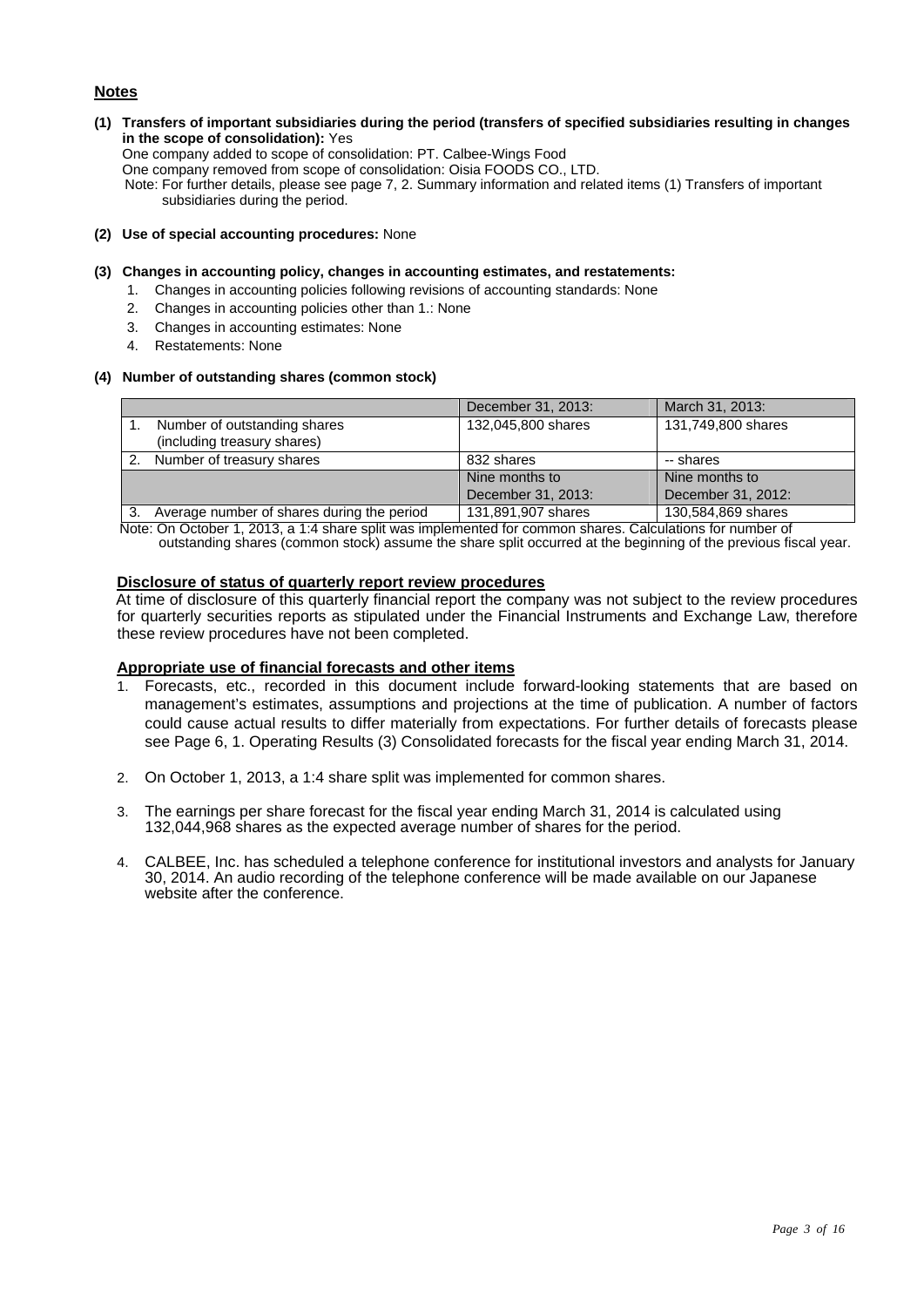# **Contents**

| 1. Operating Results                                                   |                |
|------------------------------------------------------------------------|----------------|
|                                                                        | 5              |
|                                                                        | 6              |
| (3) Consolidated forecasts for the fiscal year ending March 31, 2014   | 6              |
| 2. Summary information and related items                               |                |
|                                                                        | $\overline{7}$ |
|                                                                        | $\overline{7}$ |
| (3) Changes in accounting policy, changes in accounting estimates, and | $\overline{7}$ |
|                                                                        |                |
| 3. Consolidated financial statements                                   |                |
|                                                                        | 8              |
| (2) Consolidated statements of income and comprehensive income         | 10             |
| Nine-month period ended December 31, 2013                              |                |
|                                                                        | 10             |
| Consolidated statements of comprehensive income                        | 11             |
| Three-month period ended December 31, 2013                             |                |
|                                                                        | 12             |
| Consolidated statements of comprehensive income                        | 13             |
|                                                                        | 14             |
|                                                                        | 16             |
|                                                                        | 16             |
| Notes on occurrence of significant changes to shareholders' equity     | 16             |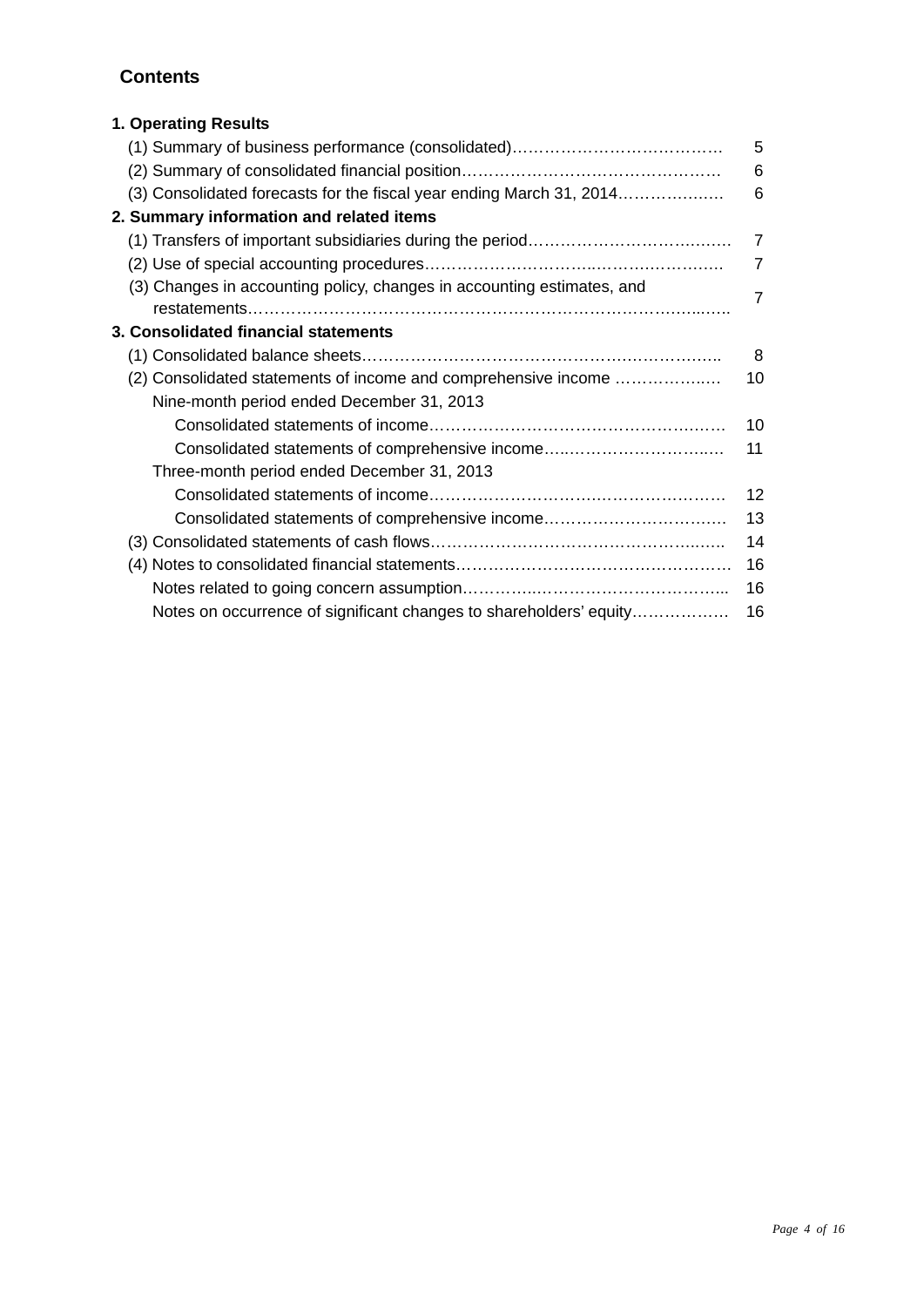# **1. Operating Results**

#### **(1) Summary of business performance (consolidated)**

(All comparisons are with the first nine months of the previous fiscal year, unless stated otherwise.)

During the nine-month period under review, certain areas of the Japanese economy have displayed signs of recovery due to the administration's economic policies, however there are risks, such as of a decline in consumer sentiment following the consumption tax planned for April 2014 and the outlook continues to remain uncertain.

In the snack foods market, there was a continued consumer preference for products at lower price points. In comparison to other sectors of the industry, however, consumers appeared to find good value in the pricing and volume being offered in this sector, and the market remained firm.

In this environment, Calbee Group (hereafter "Calbee") continued initiatives to actively promote the twin pillars of innovation (growth strategies) and cost reduction. With regards to innovation, expansion of our business overseas included entering into a business partnership with PepsiCo group in North America and initiatives with the Tingyi Group in China. In Indonesia we established a joint venture company with Wings Group in July, 2013. In domestic business we increased market share due to strong sales of core potato-based snacks and cereal product *Fruits Granola*. With regard to cost reduction, we successfully lowered our manufacturing cost ratio by centralizing procurement and improving capacity utilization.

Consolidated net sales for the nine-month period under review increased 11.3% to ¥148,924 million. In terms of profitability, operating income increased 24.6% to ¥15,618 million benefiting from growth in sales and cost reductions. Ordinary income increased 26.5% to ¥16,649 million, including a ¥801 million gain from foreign exchange due to the weaker yen. Net income increased by 40.0% to ¥10,336 million including a ¥375 million gain on sales of investment securities.

#### **Result by business:**

#### **Food production and sales business**

Net sales were strong, rising by 11.1% to ¥146,687 million driven by snack foods, cereals and overseas business.

#### Snack foods:

Snack food sales increased 11.6% to ¥129,254 million.

1. Potato-based snacks

Sales increased 7.6% to ¥83,406 million.

*Potato Chips*: Strong sales in core products (Lightly Salted, Consommé Punch, Seaweed Salted) and in Kata-Age Potato continued and were higher than in the comparable period of the previous fiscal year.

*Jagarico*: Strong sales of 'L sized' products contributed to an increase in sales of core products.

*Jagabee*: Sales of core products were sluggish and year-on-year sales decreased.

#### 2. Flour-based snacks

Sales increased 1.6% to ¥16,217 million due to firm sales of *Kappa Ebisen* and *Sweet Potato Snacks*.

#### 3. Corn-based snacks

Sales increased by 10.0% to ¥11,177 million on strong sales of core product *Mike Popcorn* and the famous *Garrett Popcorn Shops* brand from Chicago, USA.

#### 4. Other snacks

Net sales increased 51.4% to ¥18,451 million driven by overseas business and *Vegips*.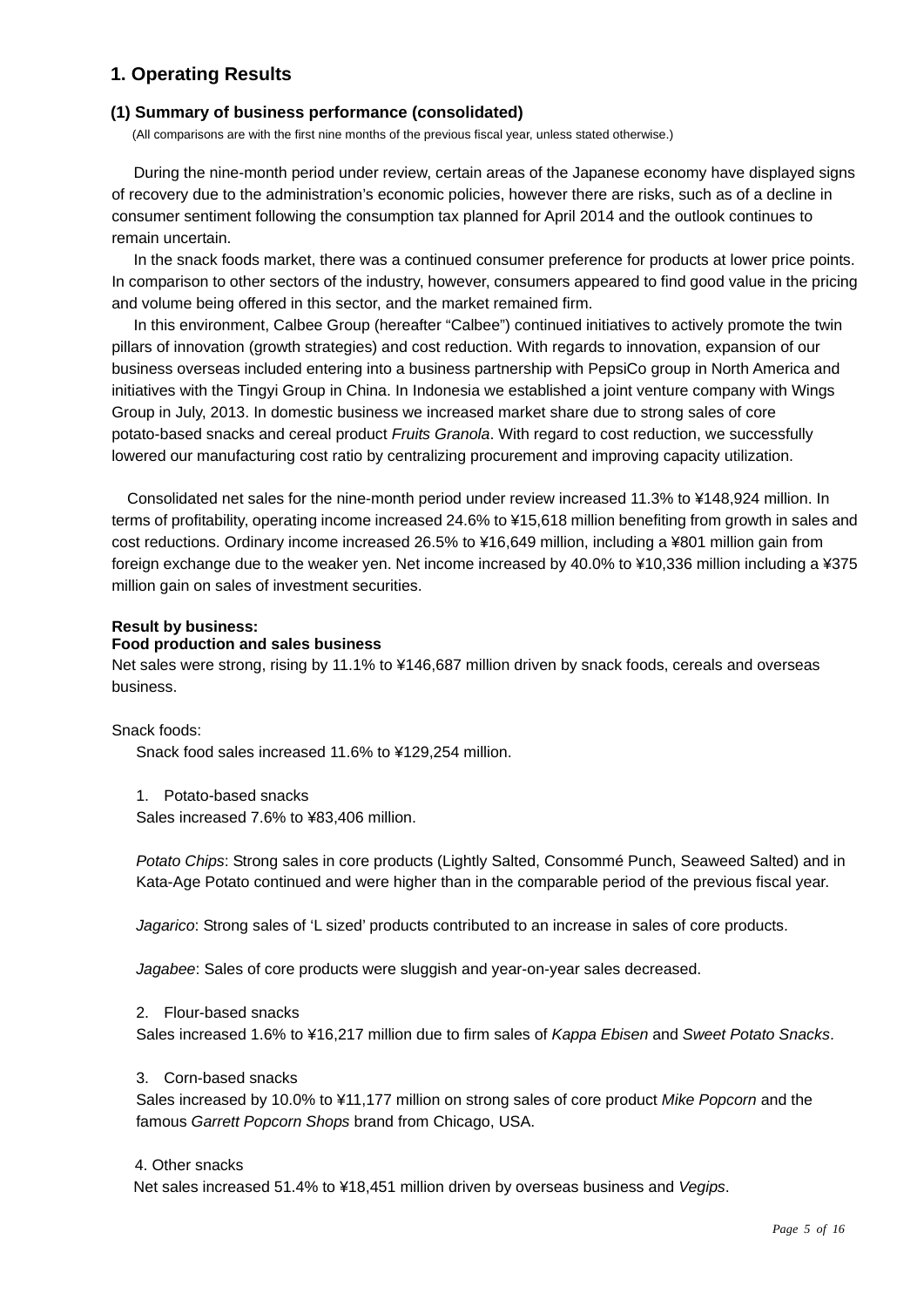#### Other products (Processed bread and Cereal)

Net sales increased 8.2% to ¥17,433 million due to a strong increase in sales of *Fruits Granola*.

#### **Other businesses**

Net sales increased 25.6% to ¥2,237 million. Net sales for the distribution business and the sales promotion tools business both increased over the same period last year.

#### **(2) Summary of consolidated financial position**

(All comparisons are with the end of the previous fiscal year, unless stated otherwise.)

Total assets as of December 31, 2013 were ¥133,625 million, an increase of ¥8,832 million from the end of the previous fiscal year. Primary contributing factors were increases in securities, notes and accounts receivable-trade and inventories, and the increase in securities was due to investment in cash in jointly-managed money trust.

Liabilities decreased ¥1,999 million to ¥30,108 million. Primary factors included an increase in notes and accounts payable-trade and a decrease in income taxes payable and provision for bonuses.

Net assets increased ¥10,831 million to ¥103,516 million. Primary factors included increases in retained earnings and minority interests.

As a result, the shareholders' equity ratio increased 2.4 percentage points from the end of the previous fiscal year to 72.6% and net assets per share were ¥734.27.

#### **Cash flow**

Cash and cash equivalents as of December 31, 2013 were ¥28,191 million, ¥2,859 million higher than at the end of the previous fiscal year. The primary factors are detailed below.

#### Cash flows from operating activities

Net cash generated by operating activities during the period under review was an inflow of ¥6,682 million, compared to an inflow of ¥7,013 million for the first nine months of the previous fiscal year. Factors increasing operating cash flow included income before income taxes and minority interests of ¥16,878 million, depreciation and amortization of ¥4,394 million, while factors decreasing operating cash flow included ¥8,120 million in income taxes paid, increase in notes and accounts receivable-trade of ¥2,844 million and an increase in inventories of ¥1,829 million.

#### Cash flows from investing activities

Net cash used in investing activities during the period under review was outflow of ¥2,977 million, compared to an outflow of ¥11,823 million in the first nine months of the previous fiscal year. The primary contributing factor was an outflow of ¥4,303 million in payments for acquisition of fixed assets.

#### Cash flows from financing activities

Net cash used in financing activities during the period under review was an outflow of ¥1,157 million, compared to an inflow of ¥285 million of the first nine months of the previous fiscal year. The primary contributing factors were a ¥2,314 million outflow for cash dividends paid and a ¥1,132 million inflow from proceeds from stock issuance to minority shareholders.

#### **(3) Consolidated forecasts for the fiscal year ending March 31, 2014**

 Business is proceeding largely in line with plans, and there are no changes to the consolidated forecasts for the fiscal year ending March 31, 2014 issued on May 10, 2013.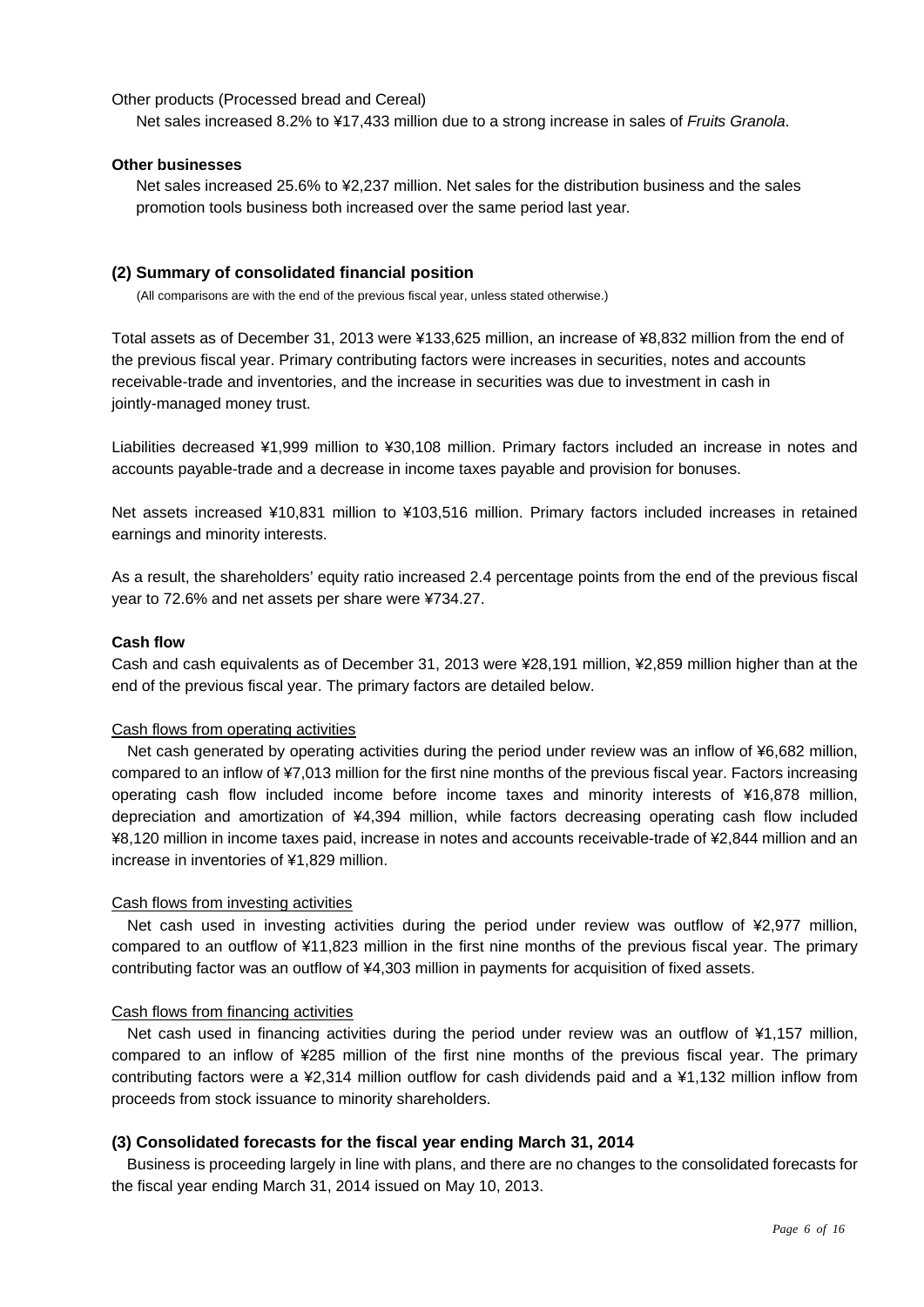# **2. Summary information and related items**

# **(1) Transfers of important subsidiaries during the period:**

### **Newly consolidated:**

In line with our global strategy, in July 2013 we established a joint venture company aiming to expand market share of Calbee products and grow sales of Calbee products in Indonesia, a promising snack foods market. The company, PT. Calbee-Wings Food was established with ITOCHU Corporation and PT. Mitrajaya Ekaprana of Wings Group, a company with strong brands and sales strength in Indonesia, and has been included in the scope of consolidation as of the second quarter of the current fiscal year.

#### **Removed from consolidation:**

On July 1, 2013, Oisia FOODS CO., LTD., a consolidated subsidiary as of the end of the previous consolidated fiscal year, was eliminated and absorbed by Calbee as the surviving company and removed from the scope of consolidation as of the second quarter of the current fiscal year.

## **(2) Use of special accounting procedures:**

No applicable items.

**(3) Changes in accounting policy, changes in accounting estimates, and restatements:**  No applicable items.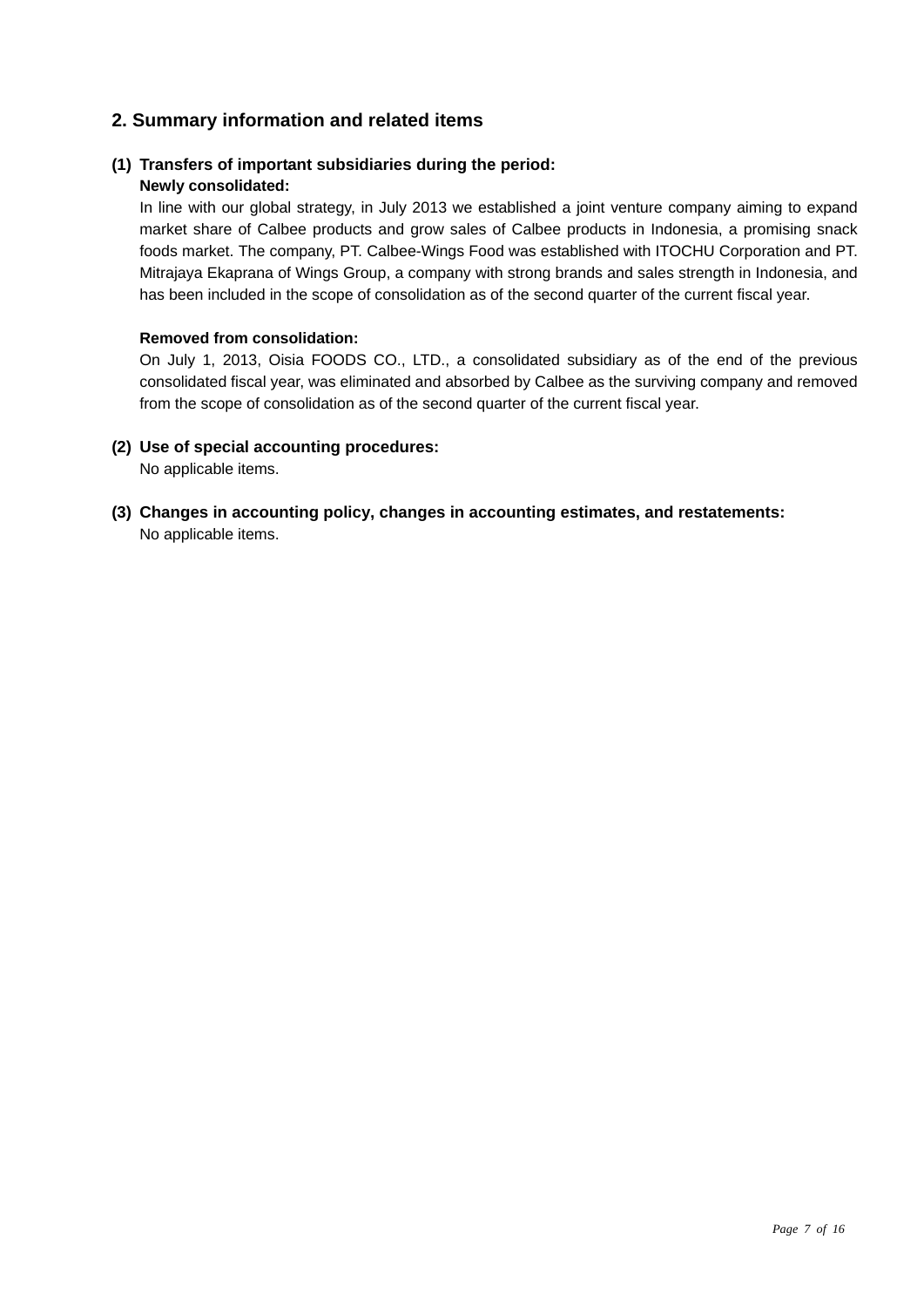# **3. Consolidated financial statements**

# **(1) Consolidated balance sheets**

|                                        | Millions of yen, rounded down |                         |
|----------------------------------------|-------------------------------|-------------------------|
|                                        | As of<br>December 31, 2013    | As of<br>March 31, 2013 |
| <b>Assets</b>                          |                               |                         |
| <b>Current assets</b>                  |                               |                         |
| Cash and deposits                      | 14,805                        | 17,342                  |
| Notes and accounts receivable-trade    | 22,919                        | 19,787                  |
| <b>Securities</b>                      | 18,498                        | 13,999                  |
| Inventories                            | 7,624                         | 5,661                   |
| Other                                  | 7,506                         | 5,983                   |
| Allowance for doubtful accounts        | (6)                           | (3)                     |
| Total current assets                   | 71,348                        | 62,770                  |
| Noncurrent assets                      |                               |                         |
| Property, plant and equipment          |                               |                         |
| Buildings and structures, net          | 21,215                        | 20,634                  |
| Machinery, equipment and vehicles, net | 15,875                        | 14,329                  |
| Land                                   | 10,785                        | 10,790                  |
| Construction in progress               | 1,415                         | 2,701                   |
| Other, net                             | 976                           | 996                     |
| Total property, plant and equipment    | 50,268                        | 49,453                  |
| Intangible assets                      |                               |                         |
| Goodwill                               | 3,514                         | 3,954                   |
| Other                                  | 1,308                         | 1,343                   |
| Total intangible assets                | 4,823                         | 5,297                   |
| Investments and other assets           |                               |                         |
| Investments and other assets, gross    | 7,278                         | 7,374                   |
| Allowance for doubtful accounts        | (92)                          | (103)                   |
| Total investments and other assets     | 7,185                         | 7,270                   |
| Total noncurrent assets                | 62,277                        | 62,022                  |
| <b>Total assets</b>                    | 133,625                       | 124,793                 |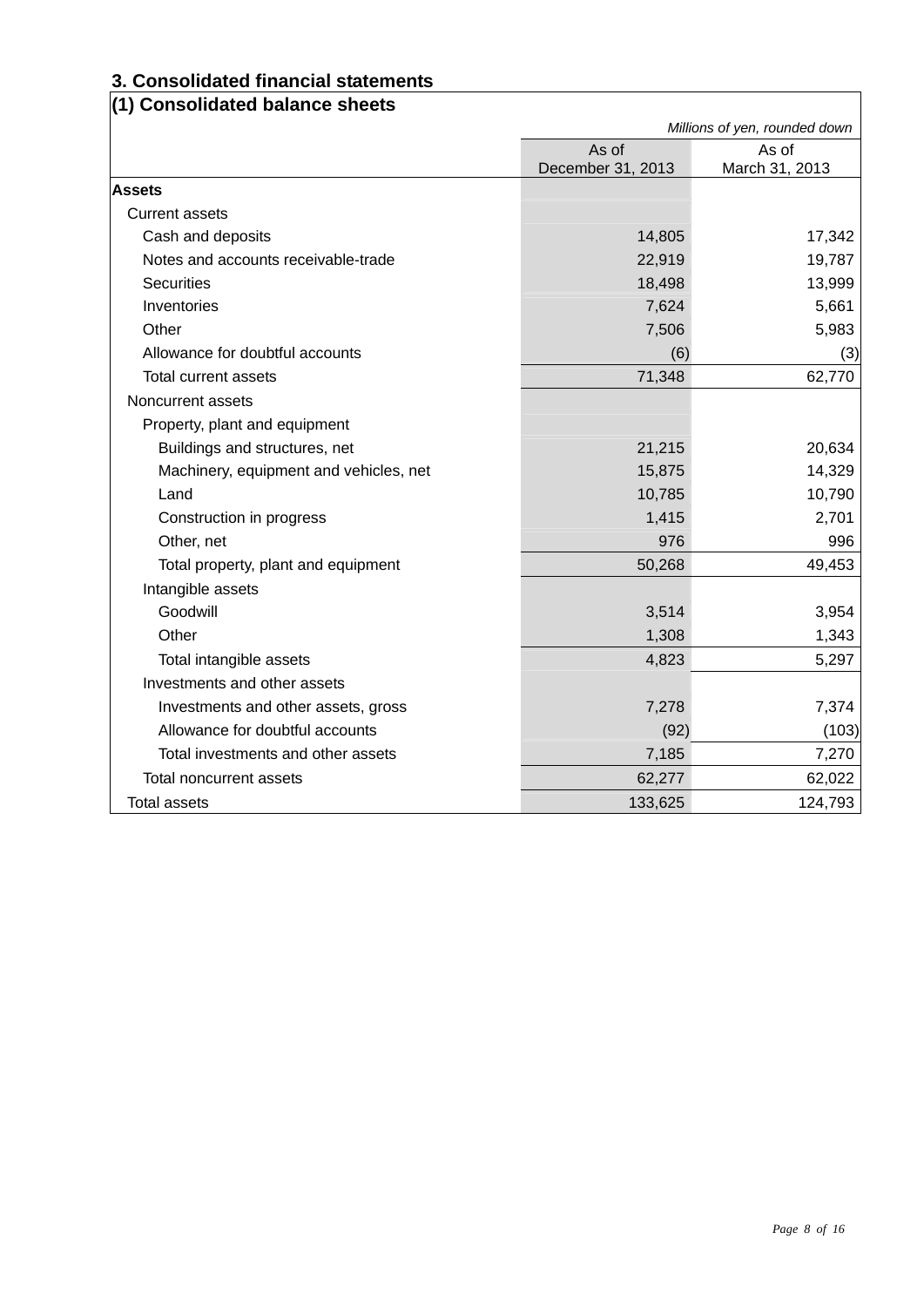| <b>Consolidated balance sheets, continued</b>         |                   |                               |
|-------------------------------------------------------|-------------------|-------------------------------|
|                                                       |                   | Millions of yen, rounded down |
|                                                       | As of             | As of                         |
|                                                       | December 31, 2013 | March 31, 2013                |
| Liabilities                                           |                   |                               |
| <b>Current liabilities</b>                            |                   |                               |
| Notes and accounts payable-trade                      | 8,169             | 6,671                         |
| Accounts payable-other                                | 2,752             | 3,891                         |
| Income taxes payable                                  | 2,957             | 5,031                         |
| Provision for bonuses                                 | 2,511             | 3,644                         |
| Provision for directors' bonuses                      | 160               | 192                           |
| Other                                                 | 7,549             | 7,036                         |
| <b>Total current liabilities</b>                      | 24,099            | 26,468                        |
| Noncurrent liabilities                                |                   |                               |
| Long-term loans payable                               |                   | 7                             |
| Provision for retirement benefits                     | 4,349             | 3,973                         |
| Provision for directors' retirement benefits          | 561               | 527                           |
| Asset retirement obligations                          | 637               | 631                           |
| Other                                                 | 460               | 499                           |
| Total noncurrent liabilities                          | 6,008             | 5,639                         |
| <b>Total liabilities</b>                              | 30,108            | 32,107                        |
| <b>Net assets</b>                                     |                   |                               |
| Shareholders' equity                                  |                   |                               |
| Capital stock                                         | 11,648            | 11,586                        |
| Capital surplus                                       | 11,216            | 11,154                        |
| Retained earnings                                     | 72,510            | 64,215                        |
| Treasury stock                                        | (2)               |                               |
| Total shareholders' equity                            | 95,373            | 86,956                        |
| Accumulated other comprehensive income                |                   |                               |
| Valuation difference on available-for-sale securities | 209               | 98                            |
| Foreign currency translation adjustment               | 1,374             | 500                           |
| Total accumulated other comprehensive income          | 1,583             | 598                           |
| Subscription rights to shares                         | 44                | 50                            |
| Minority interests                                    | 6,515             | 5,079                         |
| Total net assets                                      | 103,516           | 92,685                        |
| <b>Total liabilities and net assets</b>               | 133,625           | 124,793                       |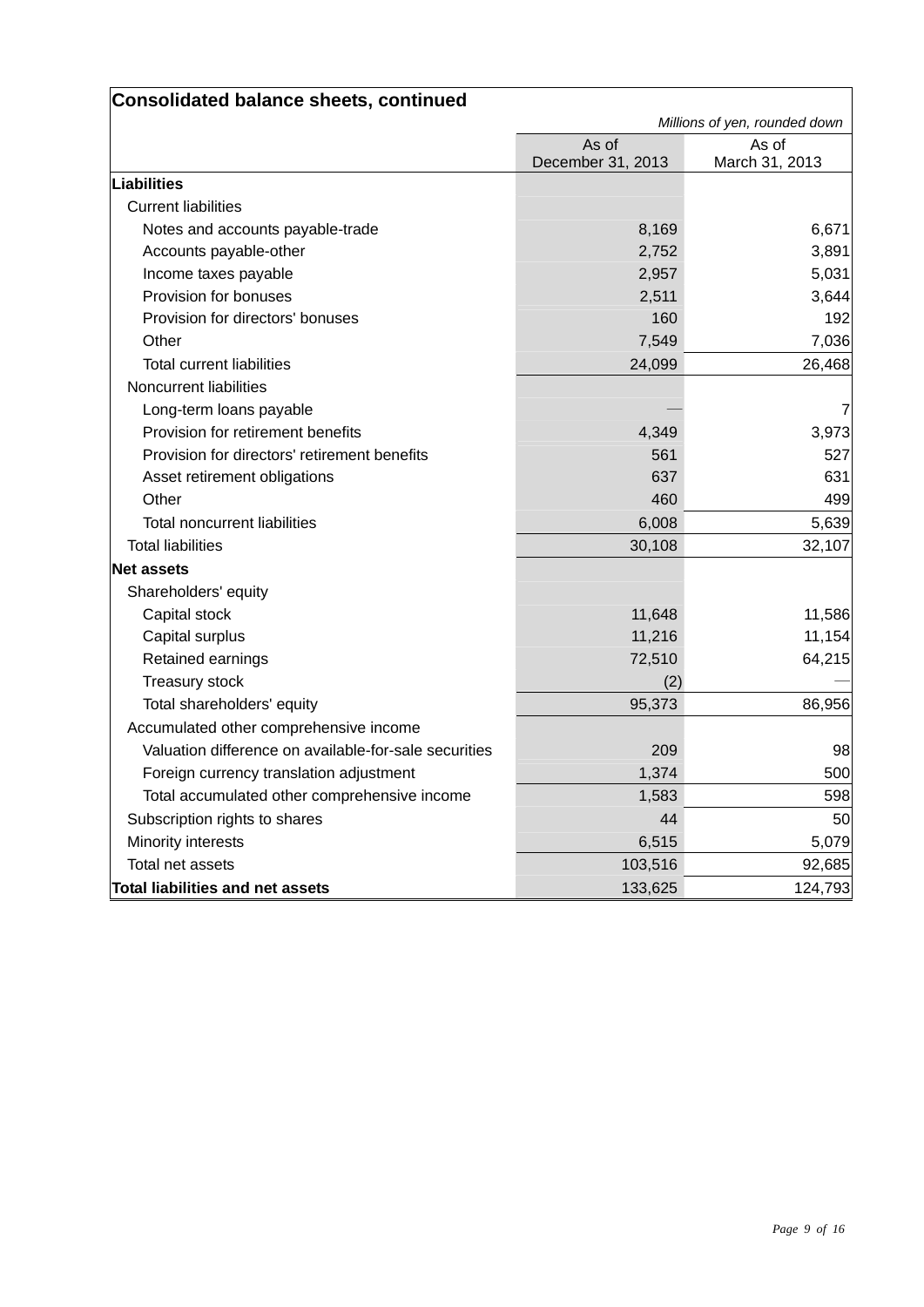# **(2) Consolidated statements of income and comprehensive income Nine-month period ended December 31, 2013**

# **Consolidated statements of income**

|                                                   | Millions of yen, rounded down         |                                       |
|---------------------------------------------------|---------------------------------------|---------------------------------------|
|                                                   | April 1, 2013 to<br>December 31, 2013 | April 1, 2012 to<br>December 31, 2012 |
| Net sales                                         | 148,924                               | 133,759                               |
| Cost of sales                                     | 83,563                                | 74,913                                |
| Gross profit                                      | 65,361                                | 58,846                                |
| Selling, general and administrative expenses      | 49,742                                | 46,310                                |
| Operating income                                  | 15,618                                | 12,536                                |
| Non-operating income                              |                                       |                                       |
| Interest income                                   | 44                                    | 26                                    |
| Dividends income                                  | 25                                    | 57                                    |
| Foreign exchange gains                            | 801                                   | 436                                   |
| Other                                             | 219                                   | 297                                   |
| Total non-operating income                        | 1,090                                 | 817                                   |
| Non-operating expenses                            |                                       |                                       |
| Interest expenses                                 | 5                                     | 2                                     |
| Other                                             | 54                                    | 187                                   |
| Total non-operating expenses                      | 60                                    | 189                                   |
| Ordinary income                                   | 16,649                                | 13,163                                |
| Extraordinary income                              |                                       |                                       |
| Gain on sales of noncurrent assets                | 47                                    | 114                                   |
| Gain on sales of investment securities            | 375                                   | 5                                     |
| Total extraordinary income                        | 423                                   | 119                                   |
| Extraordinary loss                                |                                       |                                       |
| Loss on sales of noncurrent assets                | 5                                     | 49                                    |
| Loss on retirement of noncurrent assets           | 110                                   | 130                                   |
| Product recall related costs                      | 64                                    | 364                                   |
| Loss on revised of outsourcing agreement          |                                       | 279                                   |
| Other                                             | 13                                    | 1                                     |
| Total extraordinary losses                        | 194                                   | 824                                   |
| Income before income taxes and minority interests | 16,878                                | 12,458                                |
| Income taxes-current                              | 6,064                                 | 4,970                                 |
| Income taxes-deferred                             | 441                                   | (67)                                  |
| Total income taxes                                | 6,505                                 | 4,903                                 |
| Income before minority interests                  | 10,372                                | 7,555                                 |
| Minority interests in income                      | 36                                    | 171                                   |
| Net income                                        | 10,336                                | 7,384                                 |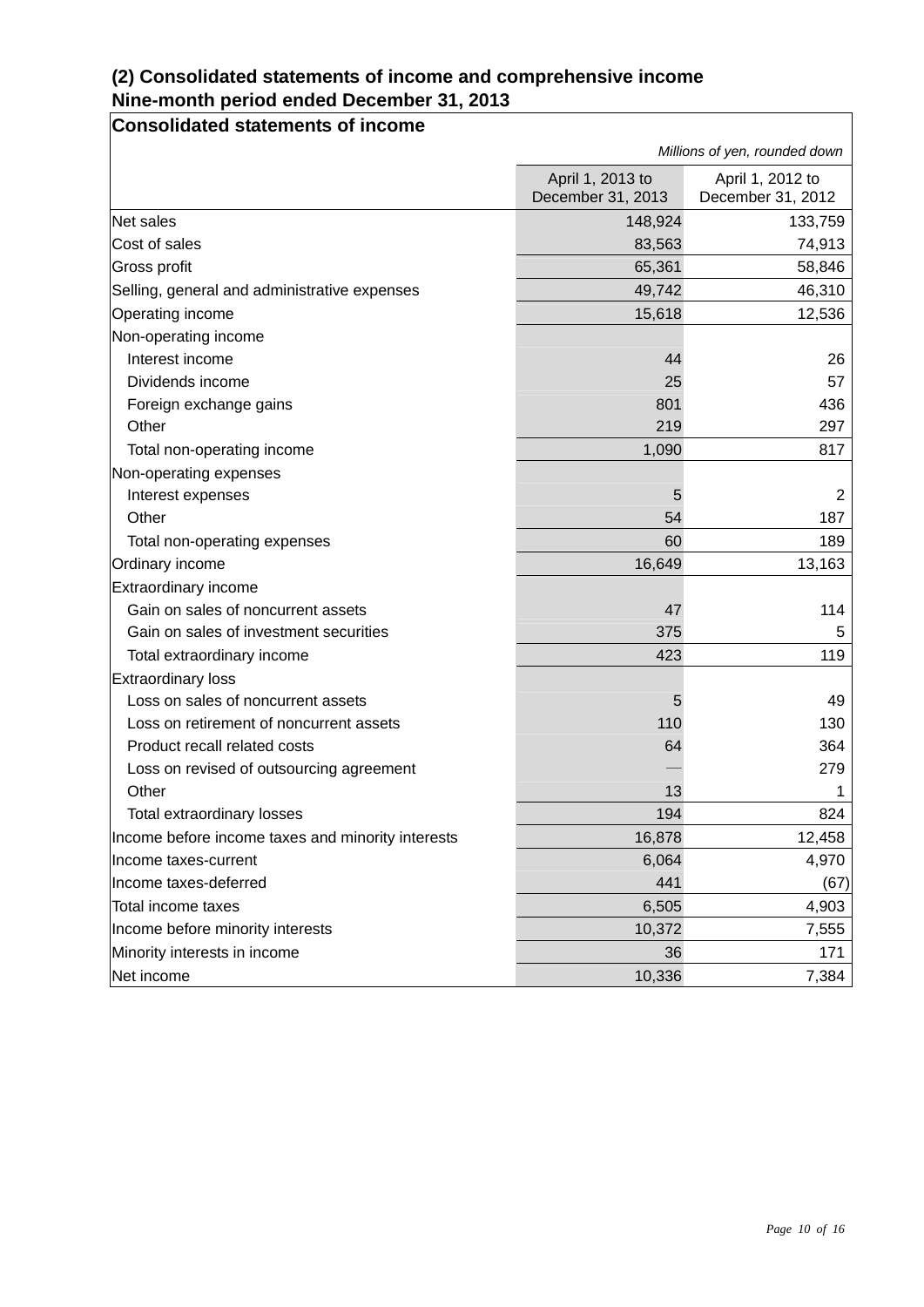# **Nine-month period ended December 31, 2013**

#### **Consolidated statements of comprehensive income**  *Millions of yen, rounded down* April 1, 2013 to December 31, 2013 April 1, 2012 to December 31, 2012 Income before minority interests and the state of the state 10,372 and 10,372 and 10,372 Other comprehensive income Valuation difference on available-for-sale securities 111 (38) Foreign currency translation adjustment 1,414 and 1,414 880 Total other comprehensive income 1,525 841 Comprehensive income 11,898 8,397 Comprehensive income attributable to Comprehensive income attributable to owners of the parent 11,321 7,845 Comprehensive income attributable to minority interests 576 576 551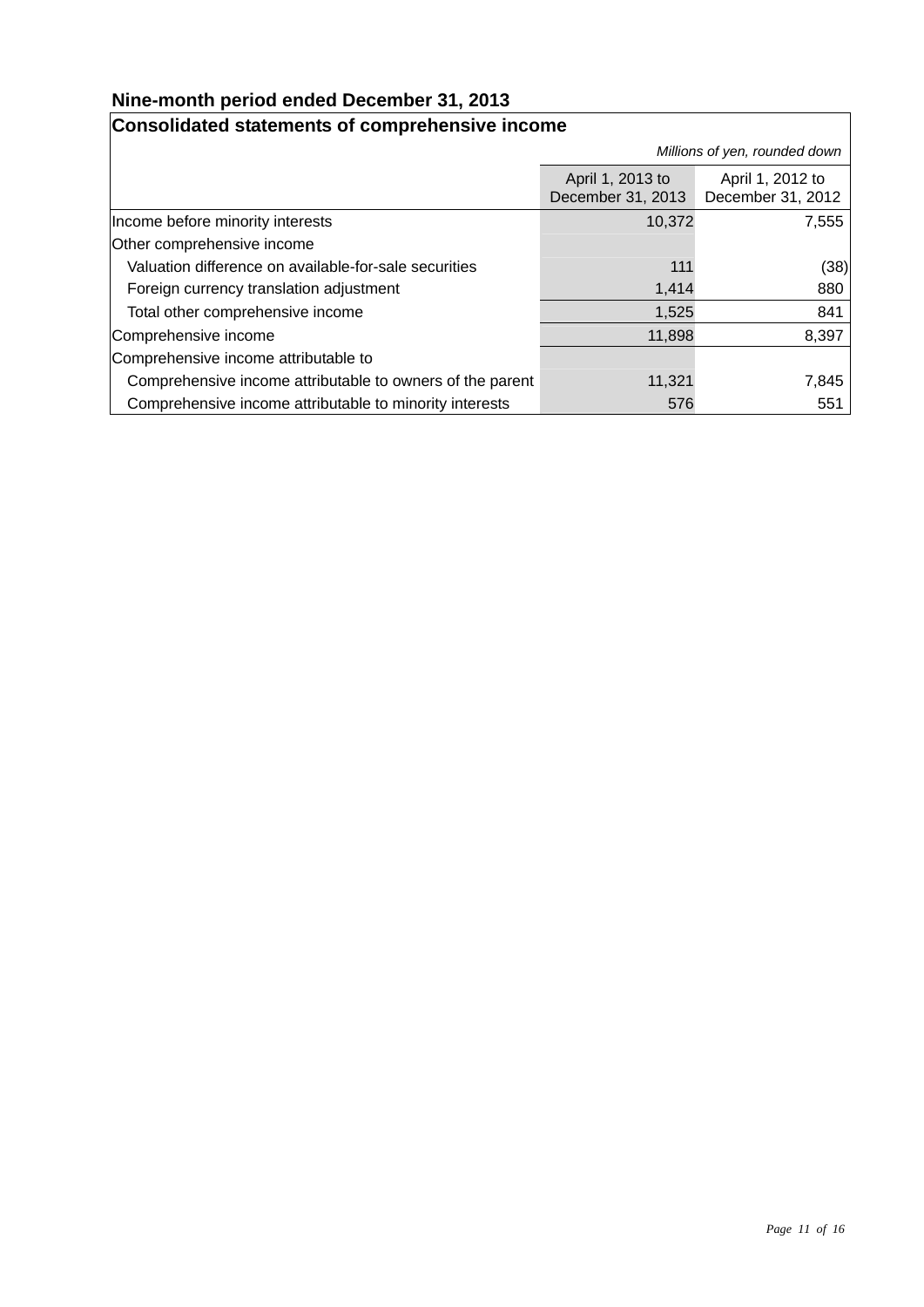# **Three-month period ended December 31, 2013**

| Consolidated statements of income (third quarter) |                    |                               |  |
|---------------------------------------------------|--------------------|-------------------------------|--|
|                                                   |                    | Millions of yen, rounded down |  |
|                                                   | October 1, 2013 to | October 1, 2012 to            |  |
|                                                   | December 31, 2013  | December 31, 2012             |  |
| Net sales                                         | 53,256             | 47,684                        |  |
| Cost of sales                                     | 29,104             | 25,835                        |  |
| Gross profit                                      | 24,151             | 21,848                        |  |
| Selling, general and administrative expenses      | 17,396             | 16,020                        |  |
| Operating income                                  | 6,755              | 5,828                         |  |
| Non-operating income                              |                    |                               |  |
| Interest income                                   | 16                 | 10                            |  |
| Dividends income                                  | 11                 | 10                            |  |
| Foreign exchange gains                            | 484                | 853                           |  |
| Other                                             | 48                 | 71                            |  |
| Total non-operating income                        | 561                | 946                           |  |
| Non-operating expenses                            |                    |                               |  |
| Cost of real estate                               | 3                  | 3                             |  |
| Other                                             | 9                  | 88                            |  |
| Total non-operating expenses                      | 13                 | 91                            |  |
| Ordinary income                                   | 7,303              | 6,682                         |  |
| Extraordinary income                              |                    |                               |  |
| Gain on sales of noncurrent assets                | 45                 | 0                             |  |
| Total extraordinary income                        | 45                 | $\Omega$                      |  |
| <b>Extraordinary loss</b>                         |                    |                               |  |
| Loss on sales of noncurrent assets                | 5                  |                               |  |
| Loss on retirement of noncurrent assets           | 68                 | 24                            |  |
| Product recall related costs                      | 64                 | 364                           |  |
| Loss on revised of outsourcing agreement          |                    | 279                           |  |
| Other                                             | $\overline{2}$     | 0                             |  |
| Total extraordinary losses                        | 141                | 669                           |  |
| Income before income taxes and minority interests | 7,208              | 6,014                         |  |
| Income taxes-current                              | 2,760              | 2,396                         |  |
| Income taxes-deferred                             | 45                 | (2)                           |  |
| Total income taxes                                | 2,805              | 2,393                         |  |
| Income before minority interests                  | 4,402              | 3,620                         |  |
| Minority interests in income (loss)               | (99)               | 19                            |  |
| Net income                                        | 4,502              | 3,601                         |  |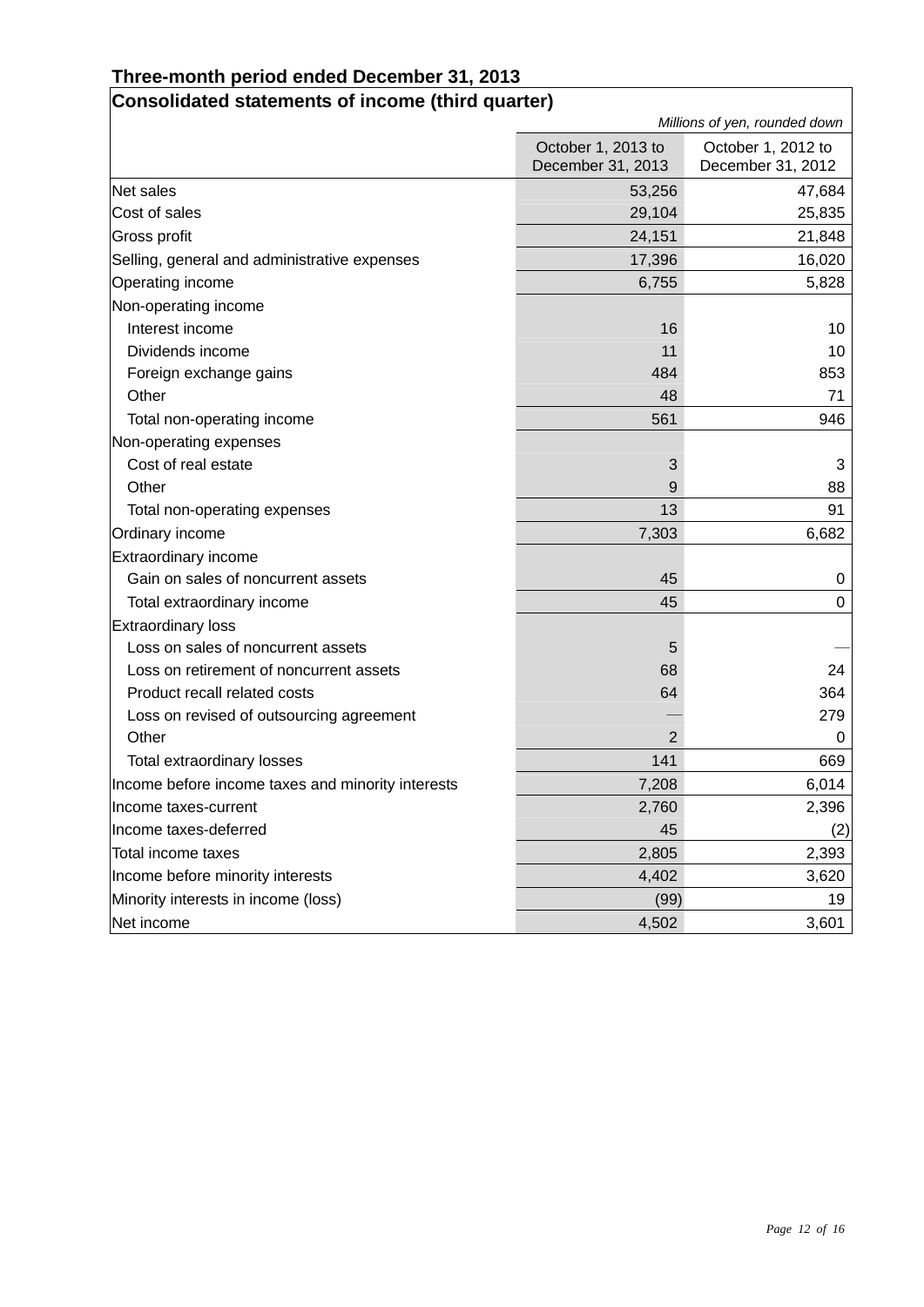# **Three-month period ended December 31, 2013**

| Consolidated statements of comprehensive income (third quarter) |                                         |                                         |  |  |
|-----------------------------------------------------------------|-----------------------------------------|-----------------------------------------|--|--|
|                                                                 | Millions of yen, rounded down           |                                         |  |  |
|                                                                 | October 1, 2013 to<br>December 31, 2013 | October 1, 2012 to<br>December 31, 2012 |  |  |
| Income before minority interests                                | 4,402                                   | 3,620                                   |  |  |
| Other comprehensive income                                      |                                         |                                         |  |  |
| Valuation difference on available-for-sale securities           | 27                                      | (17)                                    |  |  |
| Foreign currency translation adjustment                         | 1,081                                   | 1,261                                   |  |  |
| Total other comprehensive income                                | 1,109                                   | 1,243                                   |  |  |
| Comprehensive income                                            | 5,511                                   | 4,864                                   |  |  |
| Comprehensive income attributable to                            |                                         |                                         |  |  |
| Comprehensive income attributable to owners of the parent       | 5,174                                   | 4,318                                   |  |  |
| Comprehensive income attributable to minority interests         | 336                                     | 545                                     |  |  |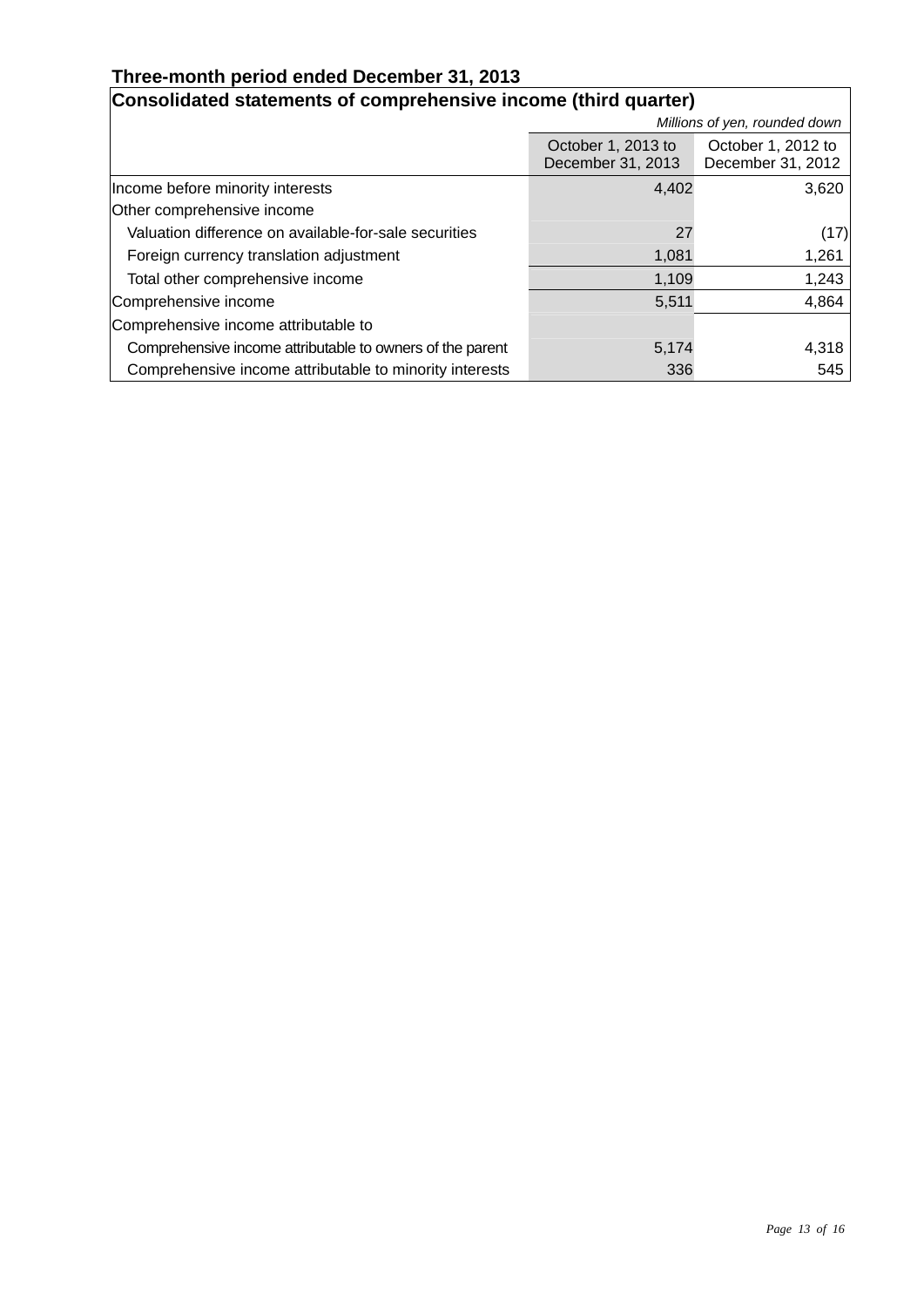| (3) Consolidated statements of cash flows                           |                                       |                                       |
|---------------------------------------------------------------------|---------------------------------------|---------------------------------------|
|                                                                     |                                       | Millions of yen, rounded down         |
|                                                                     | April 1, 2013 to<br>December 31, 2013 | April 1, 2012 to<br>December 31, 2012 |
| Net cash provided by (used in) operating activities                 |                                       |                                       |
| Income before income taxes and minority interests                   | 16,878                                | 12,458                                |
| Depreciation and amortization                                       | 4,394                                 | 4,658                                 |
| Amortization of goodwill                                            | 477                                   | 470                                   |
| Increase (decrease) in allowance for doubtful accounts              | (8)                                   | (1)                                   |
| Increase (decrease) in provision for bonuses                        | (1, 136)                              | (946)                                 |
| Increase (decrease) in provision for directors' bonuses             | (32)                                  | (68)                                  |
| Increase (decrease) in provision for retirement benefits            | 359                                   | 163                                   |
| Decrease (increase) in prepaid pension costs                        | 55                                    | 109                                   |
| Increase (decrease) in provision for directors' retirement benefits | 33                                    | 8                                     |
| Interest and dividends income                                       | (70)                                  | (83)                                  |
| Interest expenses                                                   | 5                                     | 2                                     |
| Foreign exchange losses (gains)                                     | (480)                                 | (554)                                 |
| Loss (gain) on sales of investment securities                       | (375)                                 | (4)                                   |
| Loss (gain) on valuation of investment securities                   | 12                                    |                                       |
| Loss (gain) on sales of noncurrent assets                           | (41)                                  | (65)                                  |
| Loss on retirement of noncurrent assets                             | 110                                   | 130                                   |
| Loss on disaster                                                    |                                       | (57)                                  |
| Decrease (increase) in notes and accounts receivable-trade          | (2,844)                               | (1, 877)                              |
| Decrease (increase) in inventories                                  | (1,829)                               | (1,409)                               |
| Increase (decrease) in notes and accounts payable-trade             | 1,375                                 | 868                                   |
| Decrease (increase) in accounts receivable-other                    | 83                                    | (208)                                 |
| Increase (decrease) in accounts payable-other                       | (1,065)                               | (210)                                 |
| Increase (decrease) in accrued consumption taxes                    | 29                                    | 73                                    |
| Other, net                                                          | (1, 178)                              | (564)                                 |
| Subtotal                                                            | 14,752                                | 12,893                                |
| Interest and dividends income received                              | 59                                    | 112                                   |
| Interest expenses paid                                              | (9)                                   | (2)                                   |
| Income taxes paid                                                   | (8, 120)                              | (5,989)                               |
| Net cash provided by (used in) operating activities                 | 6,682                                 | 7,013                                 |

# **(3) Consolidated statements of cash flows**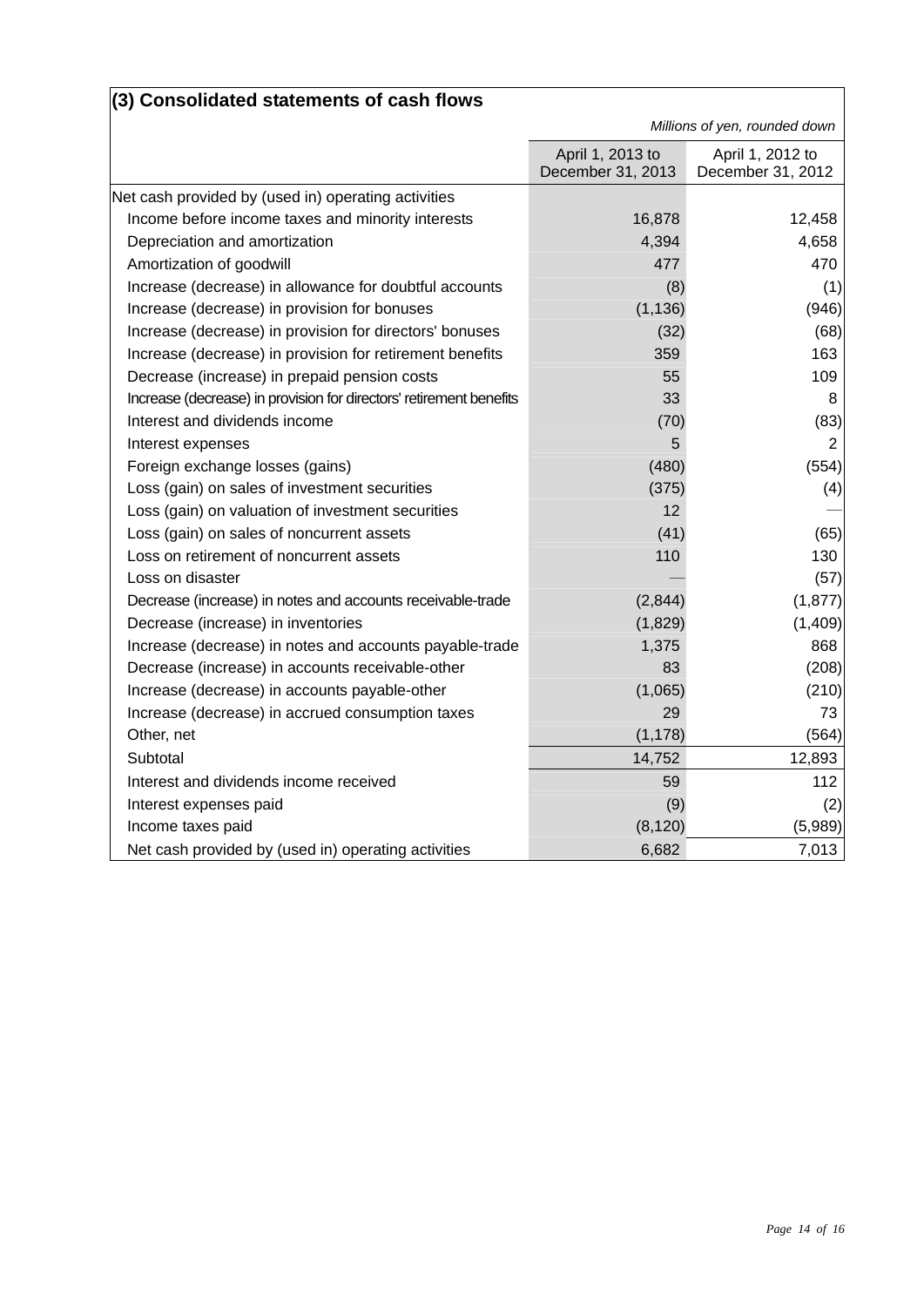| Consolidated statements of cash flows, continued            |                                       |                                       |
|-------------------------------------------------------------|---------------------------------------|---------------------------------------|
|                                                             | Millions of yen, rounded down         |                                       |
|                                                             | April 1, 2013 to<br>December 31, 2013 | April 1, 2012 to<br>December 31, 2012 |
| Net cash provided by (used in) investing activities         |                                       |                                       |
| Purchase of property, plant and equipment                   | (4,005)                               | (5,741)                               |
| Proceeds from sales of property, plant and equipment        | 140                                   | 275                                   |
| Purchase of intangible assets                               | (298)                                 | (297)                                 |
| Purchase of securities                                      | (4,997)                               | (3,000)                               |
| Proceeds from redemption of securities                      | 3,000                                 |                                       |
| Purchase of investment securities                           | (13)                                  | (14)                                  |
| Proceeds from sales of investment securities                | 381                                   | 37                                    |
| Payments of loans receivable                                | (1)                                   | (195)                                 |
| Collection of loans receivable                              | 44                                    | 82                                    |
| Payments into time deposits                                 | (221)                                 | (3,020)                               |
| Proceeds from withdrawal of time deposits                   | 3,117                                 | 10                                    |
| Payments for guarantee deposits                             | (276)                                 | (73)                                  |
| Proceeds from collection of guarantee deposits              | 207                                   | 196                                   |
| Other, net                                                  | (52)                                  | (83)                                  |
| Net cash provided by (used in) investing activities         | (2, 977)                              | (11, 823)                             |
| Net cash provided by (used in) financing activities         |                                       |                                       |
| Repayment of long-term loans payable                        | (7)                                   | (2)                                   |
| Purchase of treasury stock                                  | (2)                                   |                                       |
| Proceeds from exercise of stock option                      | 118                                   | 304                                   |
| Proceeds from stock issuance to minority shareholders       | 1,132                                 | 1,594                                 |
| Cash dividends paid                                         | (2,042)                               | (1,366)                               |
| Cash dividends paid to minority shareholders                | (272)                                 | (156)                                 |
| Repayments of lease obligations                             | (83)                                  | (87)                                  |
| Net cash provided by (used in) financing activities         | (1, 157)                              | 285                                   |
| Effect of exchange rate change on cash and cash equivalents | 311                                   | 489                                   |
| Net increase (decrease) in cash and cash equivalents        | 2,859                                 | (4,034)                               |
| Cash and cash equivalents at beginning of period            | 25,331                                | 19,448                                |
| Cash and cash equivalents at end of period                  | 28,191                                | 15,414                                |